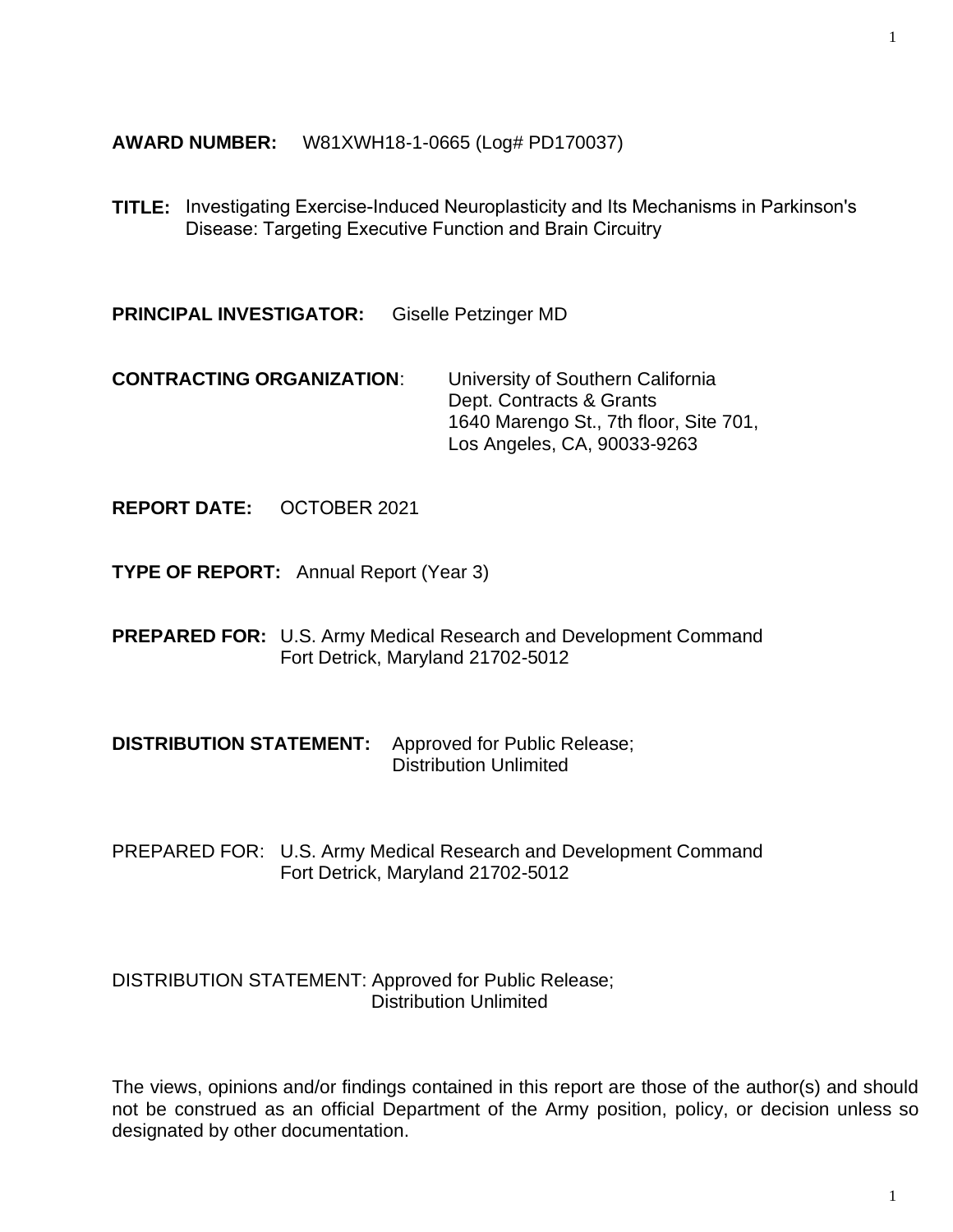| <b>REPORT DOCUMENTATION PAGE</b>                                                                                                                                                                                                                                                                                                                                                                                                                                                                                                                                                                                                                                                                                                                                                                                                                                                                                                                                                                                                                                                                                                                                                                                                                                                                                                                                                                                                                                                                                                                                                                                                                                                                                                                                                                                                                                |                                                                     |                                                                                |                                                                        |                               | Form Approved                                                                                                                                                                                                                                                                                                                                                                                                                                                                                                                                                                                                                                        |  |  |
|-----------------------------------------------------------------------------------------------------------------------------------------------------------------------------------------------------------------------------------------------------------------------------------------------------------------------------------------------------------------------------------------------------------------------------------------------------------------------------------------------------------------------------------------------------------------------------------------------------------------------------------------------------------------------------------------------------------------------------------------------------------------------------------------------------------------------------------------------------------------------------------------------------------------------------------------------------------------------------------------------------------------------------------------------------------------------------------------------------------------------------------------------------------------------------------------------------------------------------------------------------------------------------------------------------------------------------------------------------------------------------------------------------------------------------------------------------------------------------------------------------------------------------------------------------------------------------------------------------------------------------------------------------------------------------------------------------------------------------------------------------------------------------------------------------------------------------------------------------------------|---------------------------------------------------------------------|--------------------------------------------------------------------------------|------------------------------------------------------------------------|-------------------------------|------------------------------------------------------------------------------------------------------------------------------------------------------------------------------------------------------------------------------------------------------------------------------------------------------------------------------------------------------------------------------------------------------------------------------------------------------------------------------------------------------------------------------------------------------------------------------------------------------------------------------------------------------|--|--|
|                                                                                                                                                                                                                                                                                                                                                                                                                                                                                                                                                                                                                                                                                                                                                                                                                                                                                                                                                                                                                                                                                                                                                                                                                                                                                                                                                                                                                                                                                                                                                                                                                                                                                                                                                                                                                                                                 |                                                                     |                                                                                |                                                                        |                               | OMB No. 0704-0188<br>Public reporting burden for this collection of information is estimated to average 1 hour per response, including the time for reviewing instructions, searching existing data sources, gathering and maintaining the                                                                                                                                                                                                                                                                                                                                                                                                           |  |  |
|                                                                                                                                                                                                                                                                                                                                                                                                                                                                                                                                                                                                                                                                                                                                                                                                                                                                                                                                                                                                                                                                                                                                                                                                                                                                                                                                                                                                                                                                                                                                                                                                                                                                                                                                                                                                                                                                 |                                                                     | valid OMB control number. PLEASE DO NOT RETURN YOUR FORM TO THE ABOVE ADDRESS. |                                                                        |                               | data needed, and completing and reviewing this collection of information. Send comments regarding this burden estimate or any other aspect of this collection of information, including suggestions for reducing<br>this burden to Department of Defense, Washington Headquarters Services, Directorate for Information Operations and Reports (0704-0188), 1215 Jefferson Davis Highway, Suite 1204, Arlington, VA 22202-<br>4302. Respondents should be aware that notwithstanding any other provision of law, no person shall be subject to any penalty for failing to comply with a collection of information if it does not display a currently |  |  |
| <b>1. REPORT DATE</b>                                                                                                                                                                                                                                                                                                                                                                                                                                                                                                                                                                                                                                                                                                                                                                                                                                                                                                                                                                                                                                                                                                                                                                                                                                                                                                                                                                                                                                                                                                                                                                                                                                                                                                                                                                                                                                           |                                                                     | 2. REPORT TYPE                                                                 |                                                                        |                               | <b>3. DATES COVERED</b>                                                                                                                                                                                                                                                                                                                                                                                                                                                                                                                                                                                                                              |  |  |
| OCTOBER 2021<br><b>4. TITLE AND SUBTITLE</b>                                                                                                                                                                                                                                                                                                                                                                                                                                                                                                                                                                                                                                                                                                                                                                                                                                                                                                                                                                                                                                                                                                                                                                                                                                                                                                                                                                                                                                                                                                                                                                                                                                                                                                                                                                                                                    |                                                                     | Annual Report                                                                  |                                                                        |                               | $9/15/2020 - 9/14/2021$<br><b>5a. CONTRACT NUMBER</b>                                                                                                                                                                                                                                                                                                                                                                                                                                                                                                                                                                                                |  |  |
|                                                                                                                                                                                                                                                                                                                                                                                                                                                                                                                                                                                                                                                                                                                                                                                                                                                                                                                                                                                                                                                                                                                                                                                                                                                                                                                                                                                                                                                                                                                                                                                                                                                                                                                                                                                                                                                                 |                                                                     |                                                                                |                                                                        |                               |                                                                                                                                                                                                                                                                                                                                                                                                                                                                                                                                                                                                                                                      |  |  |
| and Brain Circuitry                                                                                                                                                                                                                                                                                                                                                                                                                                                                                                                                                                                                                                                                                                                                                                                                                                                                                                                                                                                                                                                                                                                                                                                                                                                                                                                                                                                                                                                                                                                                                                                                                                                                                                                                                                                                                                             |                                                                     | <b>Investigating Exercise-Induced Neuroplasticity and Its</b>                  | <b>Mechanisms in Parkinson's Disease: Targeting Executive Function</b> |                               | <b>5b. GRANT NUMBER</b><br>W81XWH18-1-0665                                                                                                                                                                                                                                                                                                                                                                                                                                                                                                                                                                                                           |  |  |
| 6. AUTHOR(S). Giselle Petzinger                                                                                                                                                                                                                                                                                                                                                                                                                                                                                                                                                                                                                                                                                                                                                                                                                                                                                                                                                                                                                                                                                                                                                                                                                                                                                                                                                                                                                                                                                                                                                                                                                                                                                                                                                                                                                                 |                                                                     |                                                                                |                                                                        |                               | <u>EA DDACDAM EI EMENT NIIMBED</u><br><b>5d. PROJECT NUMBER</b>                                                                                                                                                                                                                                                                                                                                                                                                                                                                                                                                                                                      |  |  |
| E-Mail: petzinge@med.usc.edu                                                                                                                                                                                                                                                                                                                                                                                                                                                                                                                                                                                                                                                                                                                                                                                                                                                                                                                                                                                                                                                                                                                                                                                                                                                                                                                                                                                                                                                                                                                                                                                                                                                                                                                                                                                                                                    |                                                                     |                                                                                |                                                                        |                               | 50 TASK NIIMRED<br><b>5f. WORK UNIT NUMBER</b>                                                                                                                                                                                                                                                                                                                                                                                                                                                                                                                                                                                                       |  |  |
|                                                                                                                                                                                                                                                                                                                                                                                                                                                                                                                                                                                                                                                                                                                                                                                                                                                                                                                                                                                                                                                                                                                                                                                                                                                                                                                                                                                                                                                                                                                                                                                                                                                                                                                                                                                                                                                                 |                                                                     |                                                                                |                                                                        |                               |                                                                                                                                                                                                                                                                                                                                                                                                                                                                                                                                                                                                                                                      |  |  |
|                                                                                                                                                                                                                                                                                                                                                                                                                                                                                                                                                                                                                                                                                                                                                                                                                                                                                                                                                                                                                                                                                                                                                                                                                                                                                                                                                                                                                                                                                                                                                                                                                                                                                                                                                                                                                                                                 | 7. PERFORMING ORGANIZATION NAME(S) AND ADDRESS(ES)<br><b>NUMBER</b> |                                                                                |                                                                        |                               | <b>8. PERFORMING ORGANIZATION REPORT</b>                                                                                                                                                                                                                                                                                                                                                                                                                                                                                                                                                                                                             |  |  |
| University of Southern California Dept.<br>Contracts & Grants<br>1640 Marengo St., 7th floor, Site 701                                                                                                                                                                                                                                                                                                                                                                                                                                                                                                                                                                                                                                                                                                                                                                                                                                                                                                                                                                                                                                                                                                                                                                                                                                                                                                                                                                                                                                                                                                                                                                                                                                                                                                                                                          |                                                                     |                                                                                |                                                                        |                               |                                                                                                                                                                                                                                                                                                                                                                                                                                                                                                                                                                                                                                                      |  |  |
| Los Angeles, CA, 90033-9263                                                                                                                                                                                                                                                                                                                                                                                                                                                                                                                                                                                                                                                                                                                                                                                                                                                                                                                                                                                                                                                                                                                                                                                                                                                                                                                                                                                                                                                                                                                                                                                                                                                                                                                                                                                                                                     |                                                                     |                                                                                |                                                                        |                               |                                                                                                                                                                                                                                                                                                                                                                                                                                                                                                                                                                                                                                                      |  |  |
|                                                                                                                                                                                                                                                                                                                                                                                                                                                                                                                                                                                                                                                                                                                                                                                                                                                                                                                                                                                                                                                                                                                                                                                                                                                                                                                                                                                                                                                                                                                                                                                                                                                                                                                                                                                                                                                                 |                                                                     |                                                                                |                                                                        |                               |                                                                                                                                                                                                                                                                                                                                                                                                                                                                                                                                                                                                                                                      |  |  |
|                                                                                                                                                                                                                                                                                                                                                                                                                                                                                                                                                                                                                                                                                                                                                                                                                                                                                                                                                                                                                                                                                                                                                                                                                                                                                                                                                                                                                                                                                                                                                                                                                                                                                                                                                                                                                                                                 |                                                                     | 9. SPONSORING / MONITORING AGENCY NAME(S) AND ADDRESS(ES)                      |                                                                        |                               | 10. SPONSOR/MONITOR'S ACRONYM(S)                                                                                                                                                                                                                                                                                                                                                                                                                                                                                                                                                                                                                     |  |  |
|                                                                                                                                                                                                                                                                                                                                                                                                                                                                                                                                                                                                                                                                                                                                                                                                                                                                                                                                                                                                                                                                                                                                                                                                                                                                                                                                                                                                                                                                                                                                                                                                                                                                                                                                                                                                                                                                 |                                                                     |                                                                                |                                                                        |                               |                                                                                                                                                                                                                                                                                                                                                                                                                                                                                                                                                                                                                                                      |  |  |
| Fort Detrick, Maryland 21702-5012                                                                                                                                                                                                                                                                                                                                                                                                                                                                                                                                                                                                                                                                                                                                                                                                                                                                                                                                                                                                                                                                                                                                                                                                                                                                                                                                                                                                                                                                                                                                                                                                                                                                                                                                                                                                                               |                                                                     | U.S. Army Medical Research and Development Command                             |                                                                        |                               | <b>11. SPONSOR/MONITOR'S REPORT</b>                                                                                                                                                                                                                                                                                                                                                                                                                                                                                                                                                                                                                  |  |  |
|                                                                                                                                                                                                                                                                                                                                                                                                                                                                                                                                                                                                                                                                                                                                                                                                                                                                                                                                                                                                                                                                                                                                                                                                                                                                                                                                                                                                                                                                                                                                                                                                                                                                                                                                                                                                                                                                 |                                                                     |                                                                                |                                                                        |                               | <b>NUMBER(S)</b>                                                                                                                                                                                                                                                                                                                                                                                                                                                                                                                                                                                                                                     |  |  |
| <b>12. DISTRIBUTION / AVAILABILITY STATEMENT</b><br>Approved for Public Release, Distribution Unlimited                                                                                                                                                                                                                                                                                                                                                                                                                                                                                                                                                                                                                                                                                                                                                                                                                                                                                                                                                                                                                                                                                                                                                                                                                                                                                                                                                                                                                                                                                                                                                                                                                                                                                                                                                         |                                                                     |                                                                                |                                                                        |                               |                                                                                                                                                                                                                                                                                                                                                                                                                                                                                                                                                                                                                                                      |  |  |
| <b>13. SUPPLEMENTARY NOTES</b>                                                                                                                                                                                                                                                                                                                                                                                                                                                                                                                                                                                                                                                                                                                                                                                                                                                                                                                                                                                                                                                                                                                                                                                                                                                                                                                                                                                                                                                                                                                                                                                                                                                                                                                                                                                                                                  |                                                                     |                                                                                |                                                                        |                               |                                                                                                                                                                                                                                                                                                                                                                                                                                                                                                                                                                                                                                                      |  |  |
| <b>14. ABSTRACT</b><br>Parkinson's disease (PD) is the second most frequent neurodegenerative disorder of old age. A common problem in PD is<br>cognitive impairment. There are no effective treatments. Impairment in executive function (EF) is the most common subtype of<br>cognitive impairment and leads to challenges in daily function, including decision making, multi-tasking, and quality of life.<br>Exercise studies in the aging field and preliminary studies in our PD animal work support the role of high intensity skill practice<br>and high motor fitness in promoting greater EF performance compared to aerobic exercise, and cardiovascular fitness (e.g.<br>V02max). While a wide range of exercise modalities have shown to improve motor performance in PD patients, investigations<br>of the relationship between exercise and EF in PD and mechanisms of neuroplasticity remain a significant gap in knowledge.<br>This application will address this gap through complementary translational studies in humans and animals. The purpose of this<br>18-month longitudinal clinical study is to examine the association between EF related cognitive performance and fitness levels,<br>specifically cardiovascular and motor fitness, as well as exercise intensity.<br>We hypothesize that high intensity regular<br>exercise as well as High level of Motor fitness will be associated with greater level of cognitive EF performance over the 18-<br>month period, than High levels of Cardiovascular Fitness or low intensity exercise. We also hypothesize that EF related brain<br>circuity and connectivity will have a greater association with high level motor fitness than cardiovascular fitness and mediate<br>the association between higher level of cognitive EF performance and motor fitness seen at 18 months. |                                                                     |                                                                                |                                                                        |                               |                                                                                                                                                                                                                                                                                                                                                                                                                                                                                                                                                                                                                                                      |  |  |
| <b>15. SUBJECT TERMS</b>                                                                                                                                                                                                                                                                                                                                                                                                                                                                                                                                                                                                                                                                                                                                                                                                                                                                                                                                                                                                                                                                                                                                                                                                                                                                                                                                                                                                                                                                                                                                                                                                                                                                                                                                                                                                                                        |                                                                     |                                                                                |                                                                        |                               |                                                                                                                                                                                                                                                                                                                                                                                                                                                                                                                                                                                                                                                      |  |  |
|                                                                                                                                                                                                                                                                                                                                                                                                                                                                                                                                                                                                                                                                                                                                                                                                                                                                                                                                                                                                                                                                                                                                                                                                                                                                                                                                                                                                                                                                                                                                                                                                                                                                                                                                                                                                                                                                 |                                                                     | Executive Function; Parkinson's disease; Motor Fitness;                        |                                                                        |                               | Cardiovascular Fitness; Exercise                                                                                                                                                                                                                                                                                                                                                                                                                                                                                                                                                                                                                     |  |  |
| <b>16. SECURITY CLASSIFICATION OF:</b>                                                                                                                                                                                                                                                                                                                                                                                                                                                                                                                                                                                                                                                                                                                                                                                                                                                                                                                                                                                                                                                                                                                                                                                                                                                                                                                                                                                                                                                                                                                                                                                                                                                                                                                                                                                                                          |                                                                     |                                                                                | <b>17. LIMITATION</b><br>OF ABSTRACT                                   | 18. NUMBER<br><b>OF PAGES</b> | 19a. NAME OF RESPONSIBLE PERSON<br><b>USAMRMC</b>                                                                                                                                                                                                                                                                                                                                                                                                                                                                                                                                                                                                    |  |  |
| a. REPORT                                                                                                                                                                                                                                                                                                                                                                                                                                                                                                                                                                                                                                                                                                                                                                                                                                                                                                                                                                                                                                                                                                                                                                                                                                                                                                                                                                                                                                                                                                                                                                                                                                                                                                                                                                                                                                                       | <b>b. ABSTRACT</b>                                                  | c. THIS PAGE                                                                   |                                                                        |                               | 19b. TELEPHONE NUMBER (include area                                                                                                                                                                                                                                                                                                                                                                                                                                                                                                                                                                                                                  |  |  |
|                                                                                                                                                                                                                                                                                                                                                                                                                                                                                                                                                                                                                                                                                                                                                                                                                                                                                                                                                                                                                                                                                                                                                                                                                                                                                                                                                                                                                                                                                                                                                                                                                                                                                                                                                                                                                                                                 |                                                                     |                                                                                | Unclassified                                                           |                               | code)                                                                                                                                                                                                                                                                                                                                                                                                                                                                                                                                                                                                                                                |  |  |
| Unclassified                                                                                                                                                                                                                                                                                                                                                                                                                                                                                                                                                                                                                                                                                                                                                                                                                                                                                                                                                                                                                                                                                                                                                                                                                                                                                                                                                                                                                                                                                                                                                                                                                                                                                                                                                                                                                                                    | Unclassified                                                        | Unclassified                                                                   |                                                                        | 8                             |                                                                                                                                                                                                                                                                                                                                                                                                                                                                                                                                                                                                                                                      |  |  |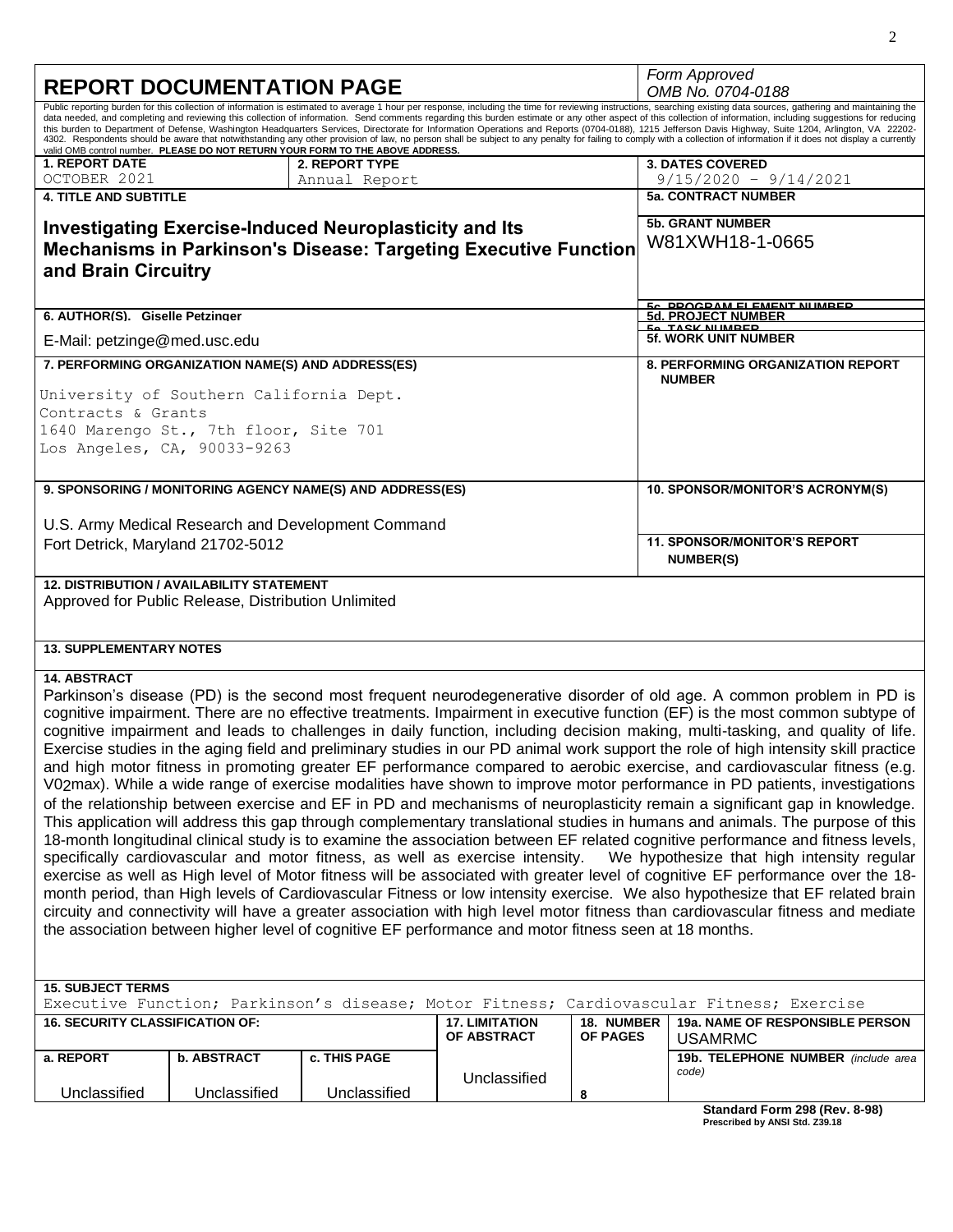# **TABLE OF CONTENTS**

| 6. PRODUCTS N/A                                             |  |
|-------------------------------------------------------------|--|
| 7. PARTICIPANTS AND OTHER COLLABORATING ORGANIZATOINSPAGE 7 |  |
| 8. SPECIAL REPORTING REQUIREMENTS N/A                       |  |
|                                                             |  |

**9. APPENDICES N/A 10.BIBLIOGRAPHY N/A**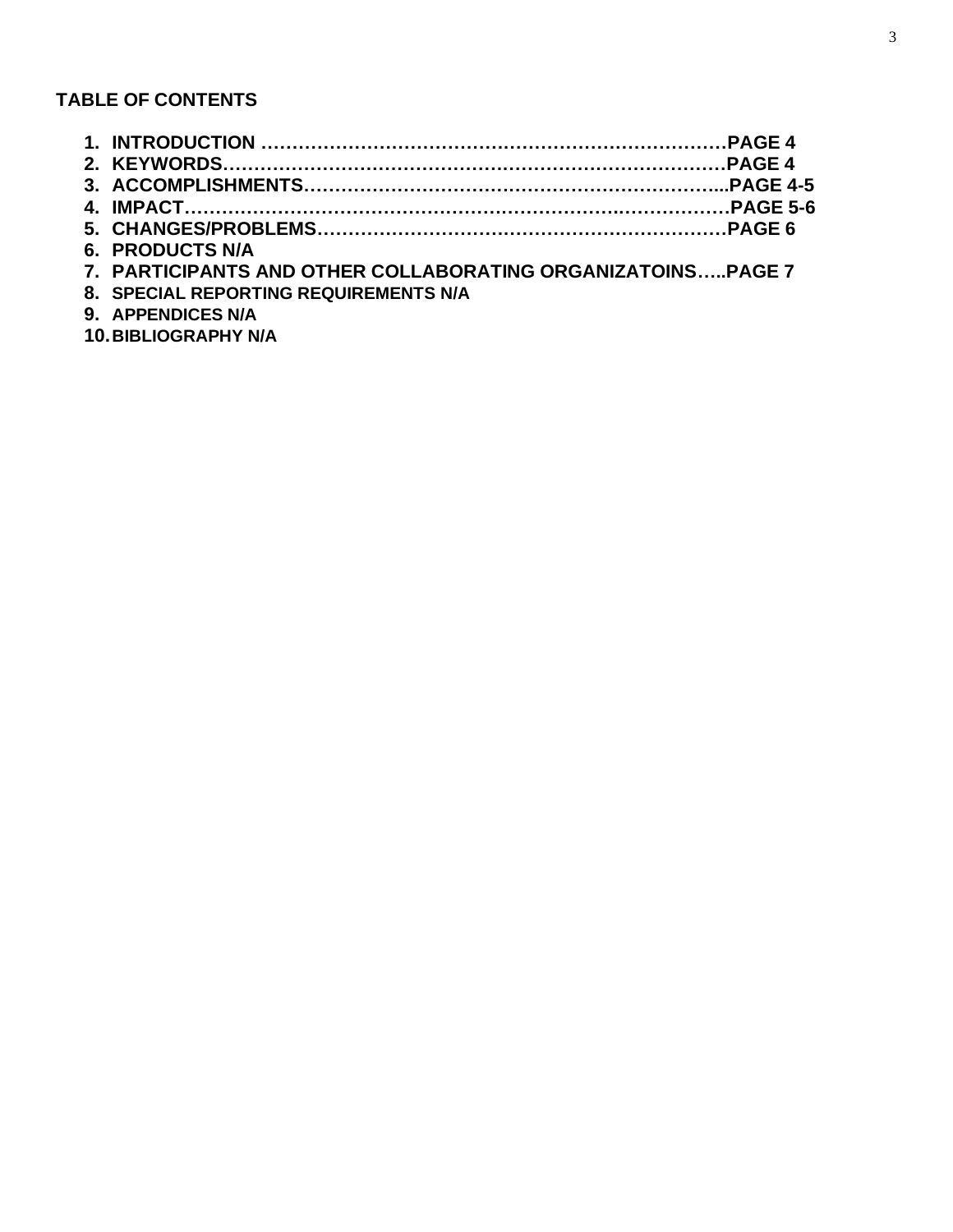# **1. Introduction:**

Parkinson's disease (PD) is the second most frequent neurodegenerative disorder of old age. A common problem in PD is cognitive impairment. There are no effective treatments. Impairment in executive function (EF) is the most common subtype of cognitive impairment and leads to challenges in daily function, including decision making, multi-tasking, and quality of life. Exercise studies in the aging field and preliminary studies in our PD animal work support the role of high intensity skill practice and high motor fitness in promoting greater EF performance compared to aerobic exercise, and cardiovascular fitness (e.g., V02max). While a wide range of exercise modalities have shown to improve motor performance in PD patients, investigations of the relationship between exercise and EF in PD and mechanisms of neuroplasticity remain a significant gap in knowledge. This application will address this gap through complementary translational studies in humans and animals. The focus of this clinical study application is to investigate the long-term (18 month) association between motor (MF) and cardiovascular (CF) fitness and cognitive performance, focused on EF. This study will also examine the association of MF and CF and cognitive circuitry in PD at baseline and 18 months determine whether strength of connectivity in these cognitive circuits mediate the relationship between high MF and high cognitive performance. Finally, we will also investigate the role of high-intensity exercise on EF and cognitive circuitry in PD through the use of weekly wearable heart rate device used every three months and its association with cognitive performance and strength of cognitive circuitry at baseline and 18 months. Complementary animal studies examining the molecular mechanisms, cognitive gains and enhanced cognitive circuity (blood flow analysis) underlying motor skilled vs aerobic exercise is being conducted in parallel with Dr. Holschneider PI Award number W81XWH18-1-0666

**2. Keywords:** Cognitive Function, Circuitry, Parkinson's disease, Motor Fitness, Cardiovascular Fitness, physical activity.

# **3. Accomplishments**

### **3,1 Grant Aims**

- 1. Exercise Intensity and Cognitive Function: This objective will test the hypothesis that exercise intensity (avg METS/hr/wk over 18-months) is significantly associated with level of EF at 18 months. We will further test that the hypothesis that moderate/high intensity exercise (HIE) versus low intensity exercise (LIE) over 18-months will have significantly greater association with EF at 18 months.
- 2. Fitness and Cognitive Function: This objective will test the hypothesis that motor and cardiovascular fitness are differentially associated with EF at 18-months. We will also test whether high compared to low motor fitness level has a significantly stronger association with EF at 18-months. Finally, we will examine whether motor fitness mediates the association between exercise intensity and level of EF.
- 3. Neuroimaging will collect MRI to measure EF (cognitive/attention) network activity at baseline and 18 months. This objective test the hypothesis that changes in brain activity in networks sub-serving EF mediate the association between exercise intensity and EF at 18-months. We will also examine whether changes in brain activity in networks sub- serving EF mediate the association between motor fitness and EF.

### **3.2 Accomplishment under these goals:**

**1.** At USC, 50 participants were enrolled in the study. Due to state mandates during COVID-19, the study was put on hold and then restarted in a limited capacity in August 2020 and to normal capacity in Sept 2020. We continue to follow COVID-19 safety precaution protocols at our USC clinical research sites. Between 6/15 to 9/15/21 we saw 7 participants. As of 09/15/21, a total of 36 participants have competed the study and 18 out of 20 study participants who had a baseline MRI completed their follow up MRI. As of 9/15/21 there are 5 participants who dropped out of study at USC, two study individuals were MRI participants who did not complete the follow up MRI. The total number of subjects who are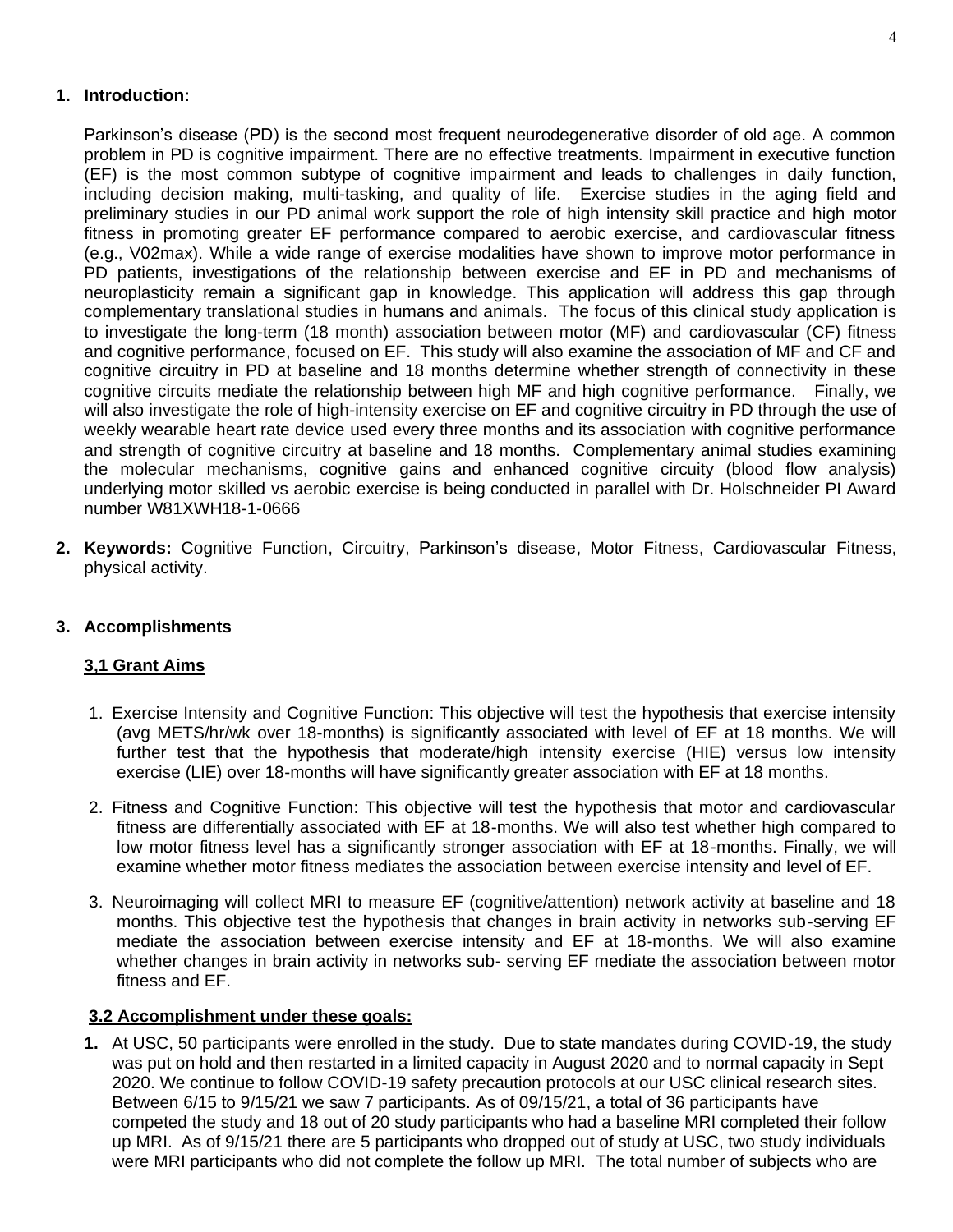currently enrolled and active in the study is 45 (5 drops) at USC. There are 9 study participants who are scheduled and waiting to complete their final study visit at USC.

- **2.** At UCSD/VMRF On June 16, 2021, the VASDHS Research and Development Committee rescinded restrictions on face-to-face interactions with research participants, regardless of COVID-19 risk status, or vaccination status, social distancing protocols such as COVID-19 symptom screening and face masks are still implemented. During this report period, 6 completed their final study evaluation. And to date, 14 have completed the study at UCSD/VMRF. During Y3Q4, no participants withdrew from the study. Therefore, the total number of subjects who are currently enrolled and active in the study is 38 (11 drops) at UCSD/VMRF. There are 24 study participants who are waiting to complete their final study visit at UCSD, including 15 MRI study participants
- **3.** For both USC and UCSD we continued to deploy wearable devices, logs and self-report questionnaire to study participants every 3 months for all active study participants.
- **4.** RedCap Data Base clinical database entry ongoing at both sites for all outcome metrics and scales.
- **5.** Baseline cross-sectional analysis has commenced in collaboration with UCSD and U. Virginia.

#### **Plans During the Next reporting period:**

#### **3.3 What do you plan to do during the next reporting period to accomplish the goals and objectives?**

We have obtained approval for an one year no-cost extension that will allow us to complete the final study follow up visits and analysis.

- 1. During the next reporting period, we will continue follow-up in-person visits in accord with the study's Risk Assessment Management Plan and the interim policy on human subject research to limit COVID-19 transmission.
- 2. We will continue to deploy and collect devices and activity log data on schedule (i.e., every 3 months for 18 months).
- 3. We have completed analysis of baseline data and are preparing several papers for publication
- 4. We will begin completion of data uploading for final visit assessments.

#### **4. Impact**

This proposal will elucidate the long-term effects of exercise intensity and fitness levels on neural circuitry and cognitive function important for EF, the most common form of cognitive impairment in PD. We will conduct a longitudinal naturalistic (observational) 18-month study monitoring exercise intensity and fitness level (motor vs. cardiovascular) along with EF. This approach is novel since it examines "real world" practices using objective measures (accelerometers, fitness, neuroimaging) that translate into direct exercise prescription guidelines for patients that can be performed in the community and a means to monitor exercise activity and provide insights to guide neurorehabilitation and exercise policies for stake holders. We will also investigate exercise and fitness related changes in neural substrates important for EF and to identifying brain circuits amendable to plasticity and repair. These studies will also highlight which specific aspects of EF performance, such as switching and/or working memory, that may be associated with greater gains in fitness and intensity. Complementary Animal studies be conducting simultaneously by Dr. Holschneider (PI- Award number W81XWH18-1-0666) will provide critical synergistic and complementary insights by helping to identify specific brain networks of interest impacted by exercise as well specific cognitive gains (e.g Mental flexibility vs. working memory) as identifying exercise induced molecular mechanisms to be examined such as inflammatory and trophic factors**.** The overall impact of the study is to provide evidence-based medicine to support a cognitive rehabilitation program for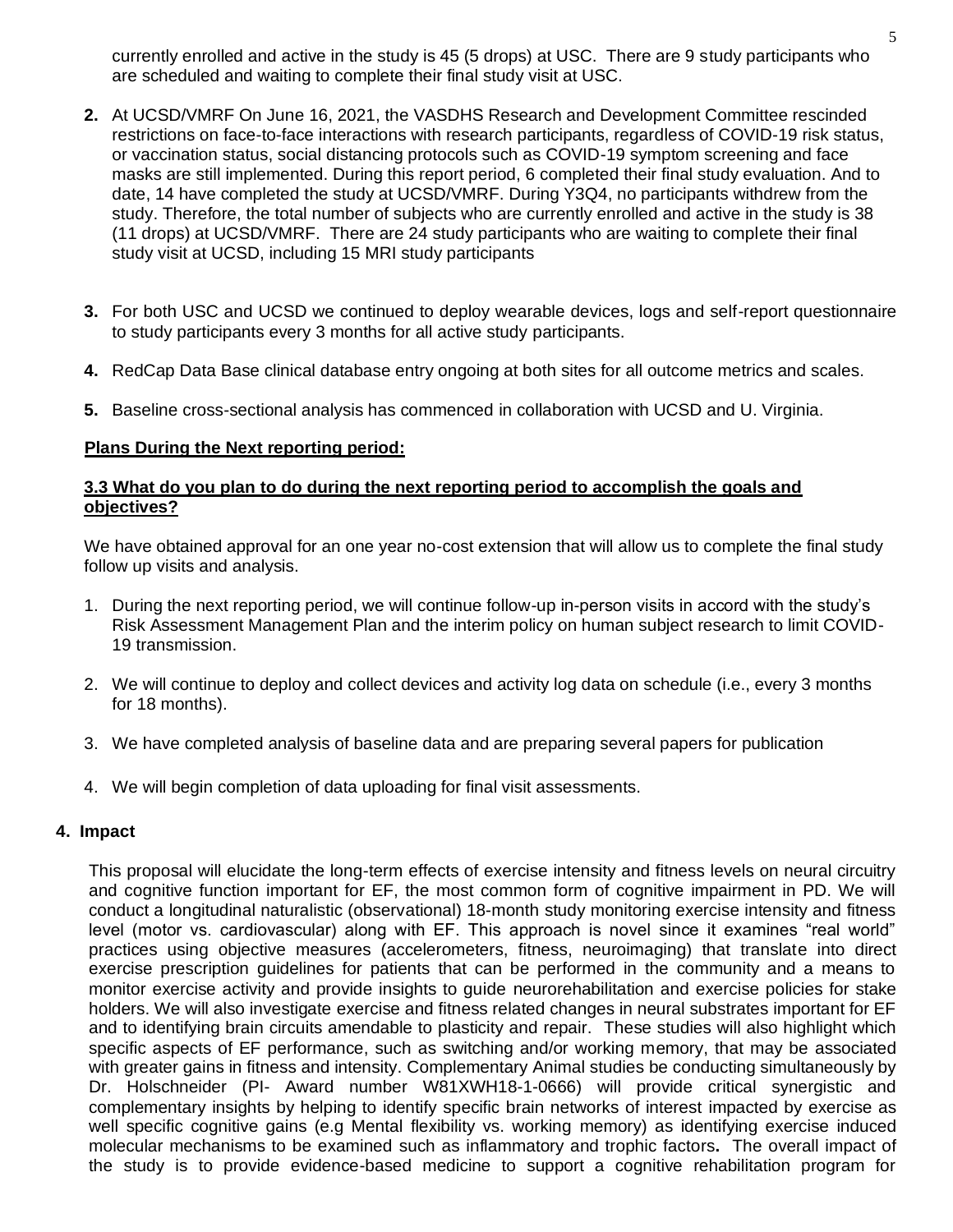individuals through an exercise prescription. In addition, findings from these studies will also help provide important insight regarding dimensions of cognitive performance and brain circuity that are most targeted through cognitive neurorehabilitation exercise programs. Finally, through combining our findings with Dr. Holschneider's complementary animal study, we will be able to begin to better understand and identify potential peripheral targets of exercise that may underlie central CNS benefits to further enhance cognitive health in PD.

# **5. Changes/Problems**

- 1. Due to COVID-19 precautions, and the fact that patients were not able to come in for follow up study visit assessments for a period of time both at USC and UCSD we requested and obtained a one year no cost extension to complete the study. The majority of the study participants have completed the study and we plan to have all participants completed by spring and to begin final study analysis over the summer and papers submitted by fall 2022.
- 2. Due to several San Diego site personnel leaving and/or not requiring salary as originally budgeted (please see Section 3) as well as a one quarter delayed start in data collection due to prolonged DoD IRB approval in Year 1, the VA San Diego/UCSD is requesting a carryforward of funds greater that the 25% of their total annual budget. Thus, I am passing on the request to you (The DoD) to carry forward their remaining funds from Year 3 to Year 4.

# **6. Products: The following three paper publication were accomplished by DOD support.**

- 1. Thalamic Volume Mediates Associations Between Cardiorespiratory Fitness (VO2MAX) and Cognition in Parkinson's disease. Petkus AJ, Jarrahi B, Holschneider DP, Gomez ME, Filoteo JV, Schiehser DM, Fisher BE, Van Horn JD, Jakowec MW, McEwen SC, Petzinger G. Parkinsonism Relat Disord. 2021 May; 86:19-26. doi: 10.1016/j.parkreldis.2021.03.019. Epub 2021 Mar 29. PMID: 33819900 Free PMC article.
- 2. The Effects of Cardiorespiratory and Motor Skill Fitness on Intrinsic Functional Connectivity of Neural Networks in Individuals with Parkinson's disease. Behnaz Jarrahi, Sarah McEwen, Daniel P. Holschneider. , Dawn Schiehser, Andrew Petkus, Jack Van Horn, Vincent Filoteo, Michael Jakowec, and Giselle Petzinger. Brain Plasticity xx (20xx) x–xx 1 DOI 10.3233/BPL-200115 IOS Press
- 3. Cognition and Motor Learning in A Parkinson's disease Cohort: Importance of recall in episodic memory. Chung YC, Fisher BE, Finley JM, Kim A, Petkus AJ, Schiehser DM, Jakowec MW, Petzinger GM Neuroreport 2021 Oct 6, 32(14); 1153-1160. Doi: 10.1097/WNR. 0000000000000001707.PMID; 34334776

scheduling. Overseeing wearable and log data collection, redcap data entry, statistical analysis, interpretation and

# **7. Participants & Other Collaborating Organizations**

#### **University of Southern California**

Name: Giselle Petzinger, MD Project Role: PI Research Identifier: N/A Nearest person month worked: 0.67 mo Contribution to the project: No change. Project design, development of protocol, and setting up database, and supervising collaboration with UCSD VA. Setting up of contracts of Data Sharing. Setting up imaging protocol at USC and UCSD and sharing of imaging data storage and analysis including contract agreements. Training undergraduate students on fitness metrics and wearables. Setting up meeting schedules between collaborators at UCSD-VA and USC. Responsible for all regulatory (IRB) documentation. Patient Recruitment and safety. Works on Patient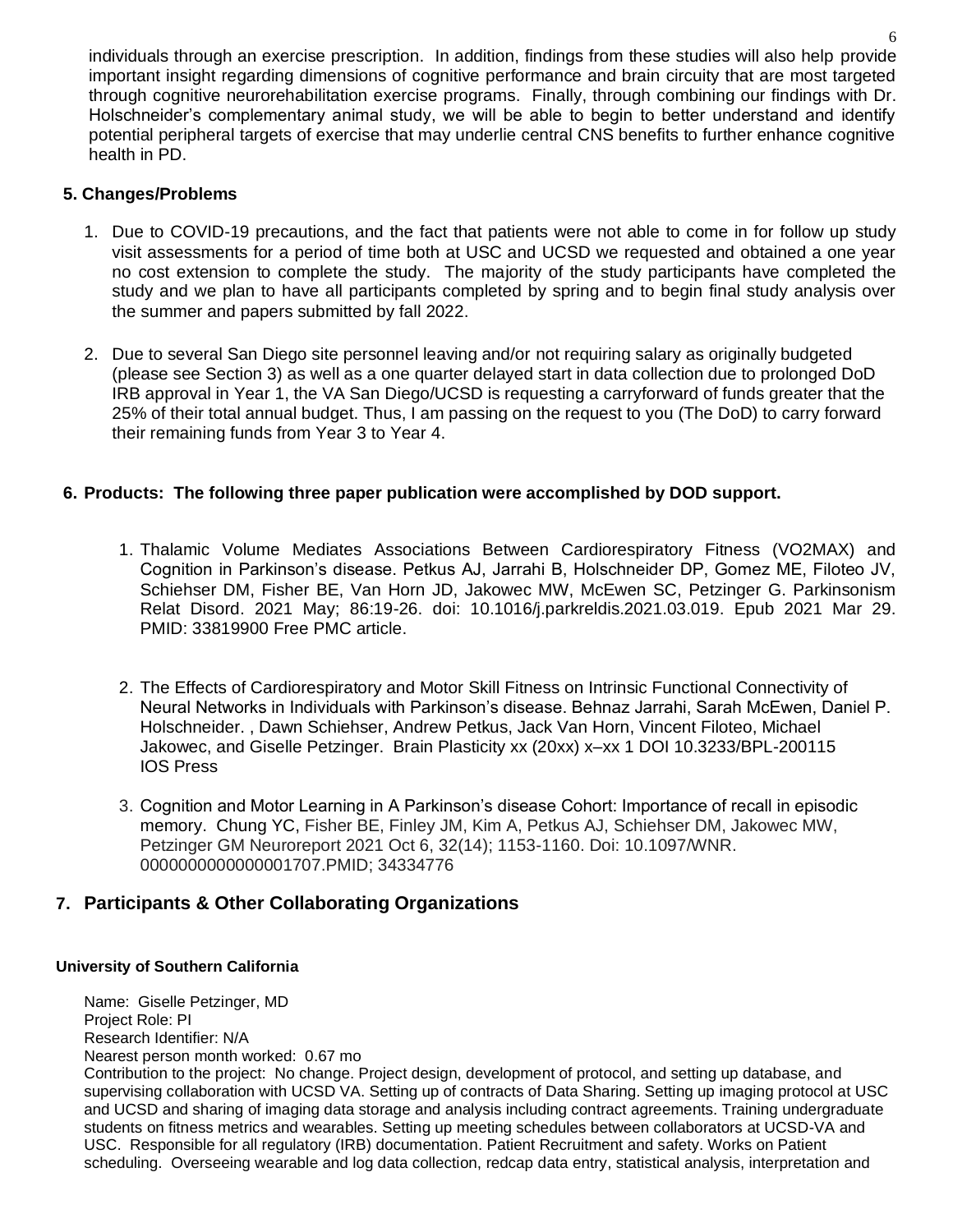preparation of data results. Oversees weekly meetings with group through zoom to discuss data, results, interpretation.

Name: Jennifer Hui, MD Project Role: co-I Research Identifier: N/A Nearest person month worked: 0.03 mo Contribution to the project: No change. Reviewing UPDRS Scale for study, patient recruitment, review of study protocol. Assisting with data analysis and interpretation.

Name: Andrew Petkus, Ph.D. Project Role: co-I Research Identifier: N/A Nearest person month worked: 0.6 mo Contribution to the project: No change. Development of Neuropsychiatric battery and assistance in Database design and development. Conducts neuropsychological assessments. Conducting statistical analysis and interpretation.

Name: Vy Bui, BS Project Role: Research coordinator Research Identifier: N/A Nearest person month worked: 2.4 months Contribution to the project: Establishment of Database, creation of exercise logs and organization of all scales for patient visits. Setting up patient visit and wearable calendars. Training undergraduate students on wearable education to patients. Works on patient recruitment and scheduling. Assessment of Fitness metrics and Gait and balance metrics. Assisting with follow up calls to patients for wearable devices and logs. Data entry. Coding of

#### **University of Virginia:**

exercise logs.

Name: Jack Van Horn, Ph.D. (Moved from USC to University of Virginia) Project Role: Co-Investigator Research Identifier: N/A Nearest person month worked: 0.36mo Contribution to the project: Imaging data transfer from UCSD and USC. Imaging processing until RA is hired next quarter. Set up of Imaging Data base at University of Virginia. Assisting with data preparation and participating in weekly data discussion and interpretation.

Name: Siva Venkadesh Project Role: Postdoc Research Assistant Research Identifier: N/A Nearest person month worked: 2.4mo Contribution to the project: Imaging processing and Data analysis

#### **UCSD/VA San Diego**

Name: Dawn Schiehser, PhD Project Role: Principal Investigator Researcher Identifier (e.g. ORCID ID): N/A Nearest person month worked: 0.45 calendar months Contribution to Project: Dr. Schiehser is the site PI of this multi-site study and oversees all aspects of the project that take place at the UCSD and UCSD/VA, including patient recruitment, cognitive behavioral assessment, fitness evaluation/monitoring, and neuro-imaging as well as supervising staff.

Name: Stephanie Lessig, MD Project Role: Co-Investigator Researcher Identifier (e.g. ORCID ID): N/A Nearest person month worked: 0.04 calendar months